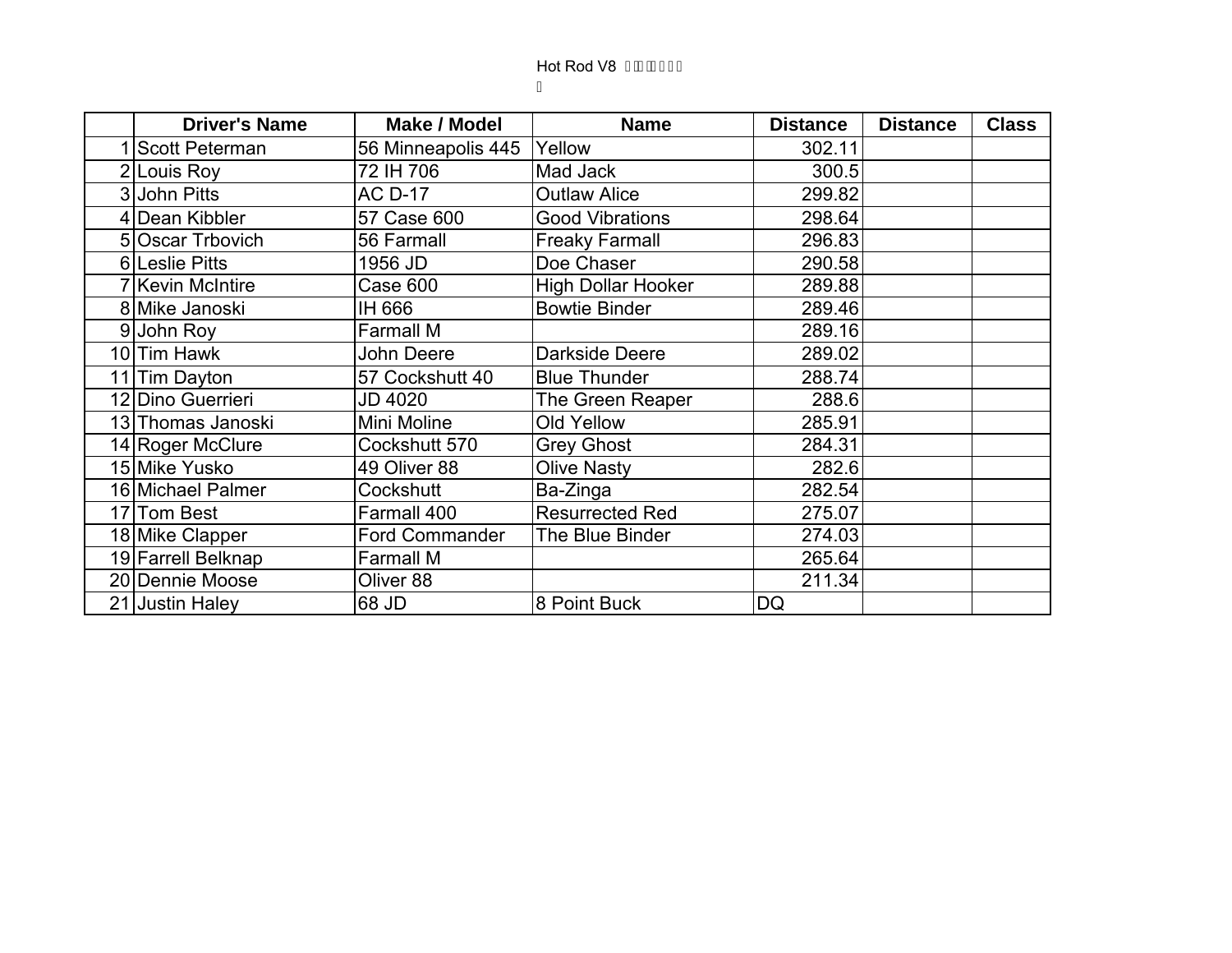|     | <b>Driver's Name</b>  | <b>Make / Model</b> | <b>Name</b>                 | <b>Distance</b> | <b>Distance</b> | <b>Class</b> |
|-----|-----------------------|---------------------|-----------------------------|-----------------|-----------------|--------------|
|     | <b>Bill Danfer</b>    | 03 Chevy            | Double Trouble              | 302.37          |                 |              |
|     | 2 Branden Defrank     | 2003 GMC            | DeFrank & Son Autobody      | 300.24          |                 |              |
|     | 3 Jeremy Davis        | 2006 Dodge          | Straight of the Farm        | 297.12          |                 |              |
|     | 4 Dale Bennett        | 2004 Chevy          | <b>Social Security</b>      | 296.26          |                 |              |
|     | 5 Logan Yoder         | 2002 Dodge          | <b>Blake's Diesel</b>       | 293.04          |                 |              |
|     | 6 Loren Miller        | 2006 Dodge          | Rowdy Ram                   | 291.79          |                 |              |
|     | Richard Gall Jr.      | 2003 Ford           | Night Train                 | 291.22          |                 |              |
|     | 8 Matt Harrison       | 2006 Ford           | <b>General Nightmare</b>    | 286.79          |                 |              |
|     | 9 Derek Weisent       | 06 Chevy            | Beyond Wits' Ends           | 280.84          |                 |              |
|     | 10 Tyler Stots        | 96 Dodge            |                             | 278.89          |                 |              |
|     | 11 Jimmy Hawn         | 06 Dodge            | No Cents Left               | 278.58          |                 |              |
|     | 12 Aaron Kopta        | 2004 Ford           | <b>Rusty Hooker</b>         | 277.08          |                 |              |
|     | 13 Kody Durec-Kardosh | <b>2009 Ford</b>    | <b>Financial Corruption</b> | 269.66          |                 |              |
|     | 14 Tristan Locke      | 95 Dodge            | <b>Reality Check</b>        | 265.1           |                 |              |
|     | 15 Douglas Ruble      | <b>Ford F-250</b>   | Silver                      | 263.88          |                 |              |
|     | 16 Zach Snyder        | 1999 Dodge          | Running on Faith            | 260.92          |                 |              |
|     | 17 Doug Wilson        | 2003 Ford           | Pamela Anderson             | 229.08          |                 |              |
|     | 18 Scott Snyder       | 98 Dodge            | Look Good Enough            | 0               |                 |              |
| exb | Scott Ziegler         | 04 Dodge            | Delinguent                  |                 |                 |              |
| exb | <b>Riley Davis</b>    | 15 Dodge            |                             |                 |                 |              |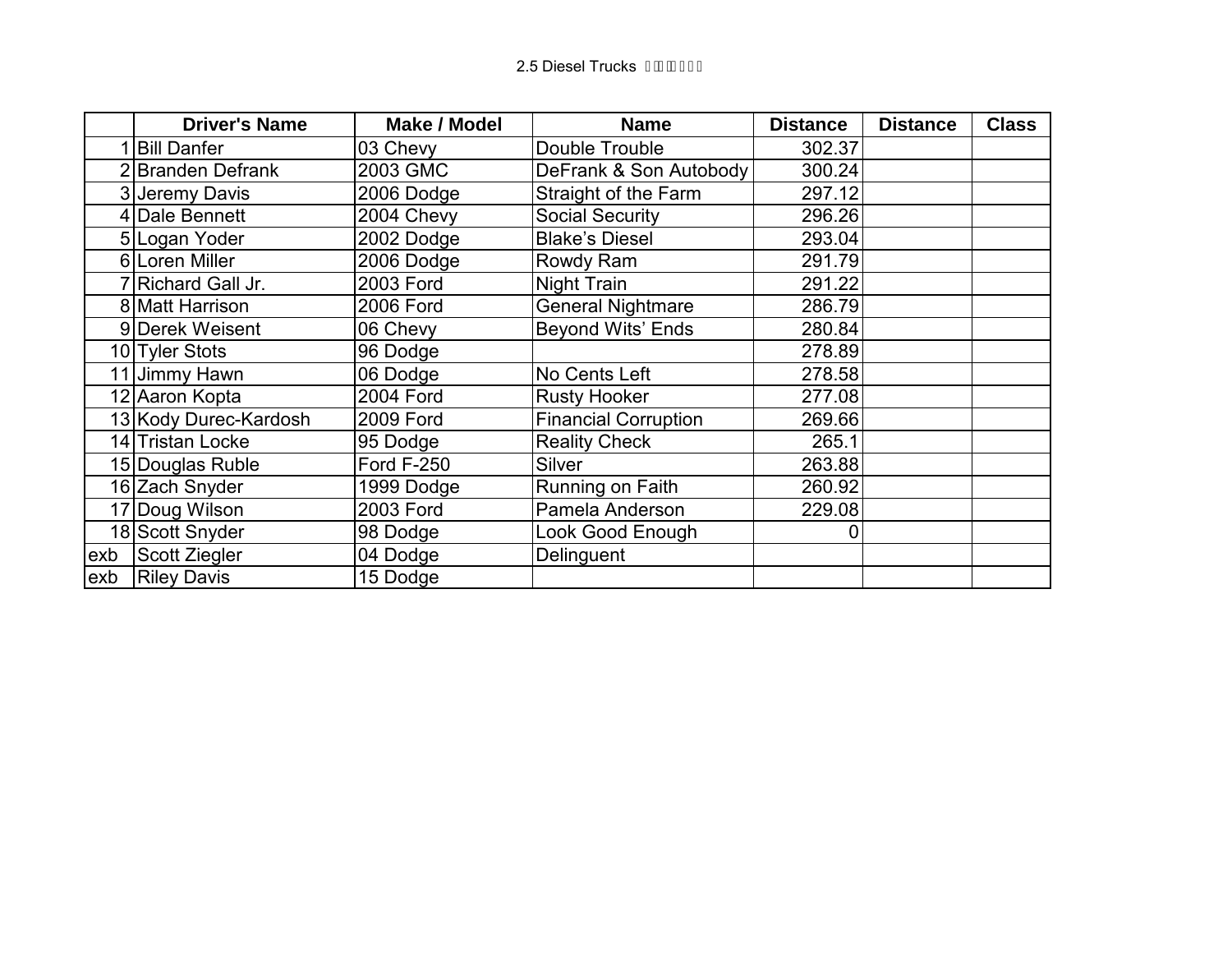| <b>Driver's Name</b> | Make / model      | <b>Name</b>             | <b>Distance</b> | <b>Distance</b> | <b>Class</b> |
|----------------------|-------------------|-------------------------|-----------------|-----------------|--------------|
| David Spillman       | 69 JD 4520        | Smokin Ace              | 326.76          |                 |              |
| 2 John Rose          | <b>AC D-21</b>    | <b>Sluty Allis</b>      | 310.47          |                 |              |
| 3 Chuck Palmer       | JD                | <b>First Due</b>        | 309.92          |                 |              |
| 4 Matt Spillman      | <b>JD 4520</b>    | <b>Shell Shocked</b>    | 305.38          |                 |              |
| 5 Michael Henry      | IH 1206           | <b>Teacher Pet</b>      | 298.71          |                 |              |
| 6 Jake Aegerter      | IH 1206           | Red Edge                | 297.84          |                 |              |
| 7 Sam Kitzmiller     | JD                | <b>New Generation I</b> | 294.97          |                 |              |
| 8 Allen Heasley      | <b>IH Farmall</b> |                         | 293.94          |                 |              |
| 9 Michael Page       | 69 JD 4520        | The Deomnstrator        | 288.35          |                 |              |
| 10 Tucker Urban      | AC 220            |                         | 167.85          |                 |              |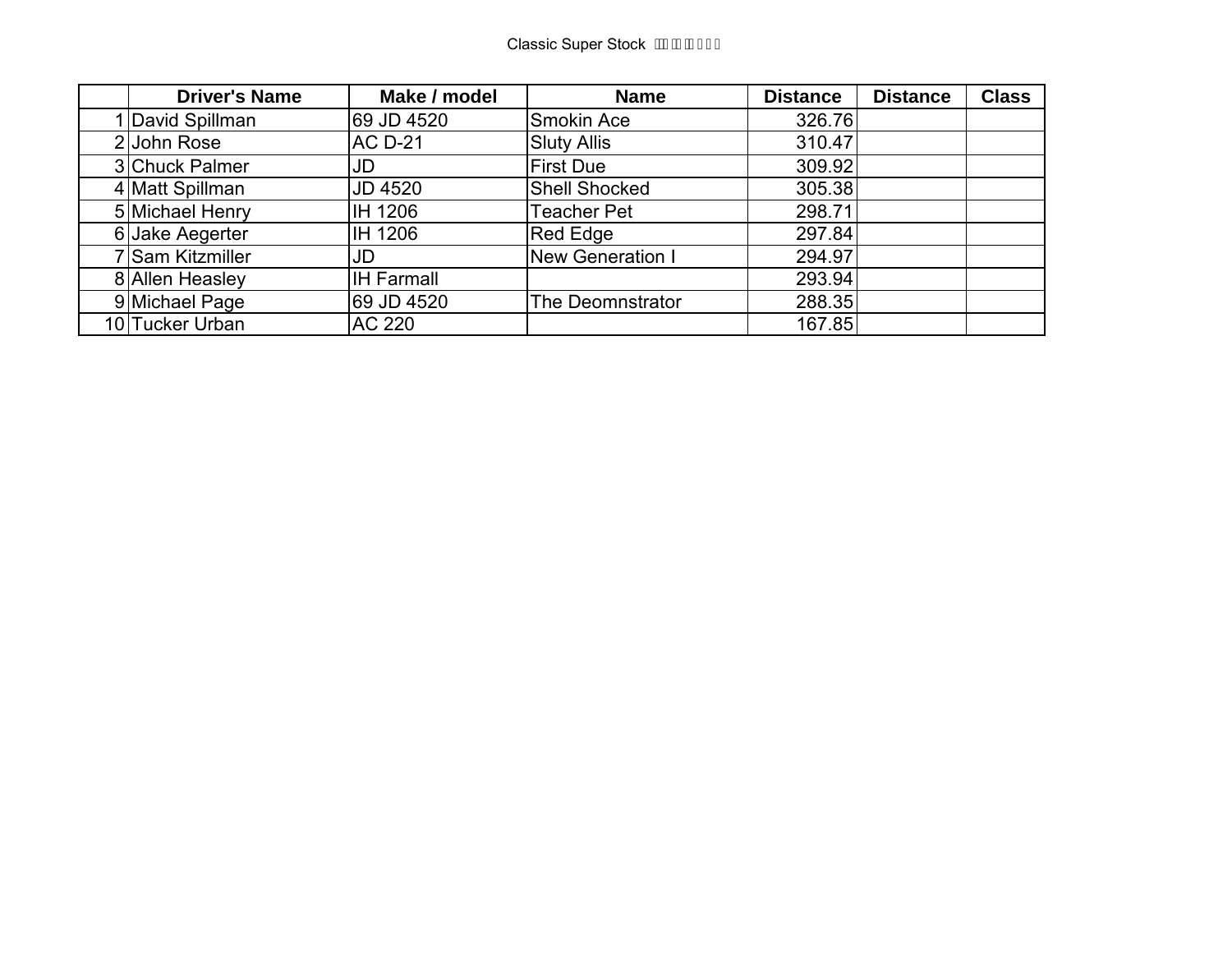| <b>Driver's Name</b>    | Make / model | <b>Name</b>          | <b>Distance</b> | <b>Distance</b> | <b>Class</b> |
|-------------------------|--------------|----------------------|-----------------|-----------------|--------------|
| <b>Blake Widenmeyer</b> | 2005 Chevy   | <b>Smokless</b>      | 319.29          |                 |              |
| 2 Dustin Harrison       | 1997 Dodge   | Iron Hide            | 308.29          |                 |              |
| 3 John Humpe IV         | 03 Chevy     | CausinTrouble        | 296.49          |                 |              |
| 4 Crystal Zedreck       | 1986 Chevy   | <b>Thunder Bolt</b>  | 293.47          |                 |              |
| 5 Eddie Zedreck         | Chevy S-10   | Thunder              | 293.06          |                 |              |
| 6 Doug Martin           | 78 Chevy     | Huffmansauto.com     | 291.4           |                 |              |
| <b>Bill Widenmeyer</b>  |              | Twin T               | 290.44          |                 |              |
| 8 Kelly Giltinan        | 1955 Ford    | <b>Bull Headed</b>   | 289.88          |                 |              |
| 9 DJ Show               | 1997 Dodge   | <b>Show Time</b>     | 288.84          |                 |              |
| 10 Dan Constantine      | 98 Dodge     | Lost & Forgotten     | 281.38          |                 |              |
| 11 Shawn Hodges         | 15 Dodge     | On Borrowed Time     | 272.71          |                 |              |
| 12 Calvin Miller        | 2002 Dodge   | Runnin' In the Red   | 272.69          |                 |              |
| 13 Justin Rine          | 1933 Willys  | <b>Blown Income</b>  | 269.25          |                 |              |
| 14 Edric Widman         | Dodge        | <b>Big Red</b>       | 264.83          |                 |              |
| 15 Greg Young           | 02 Dodge     |                      | 263.55          |                 |              |
| 16 Jake Slingluff       |              | <b>Empty Pockets</b> | 14.4            |                 |              |
| 17 Dylan Wetzer         | 09 Dodge     | Reaper               |                 |                 |              |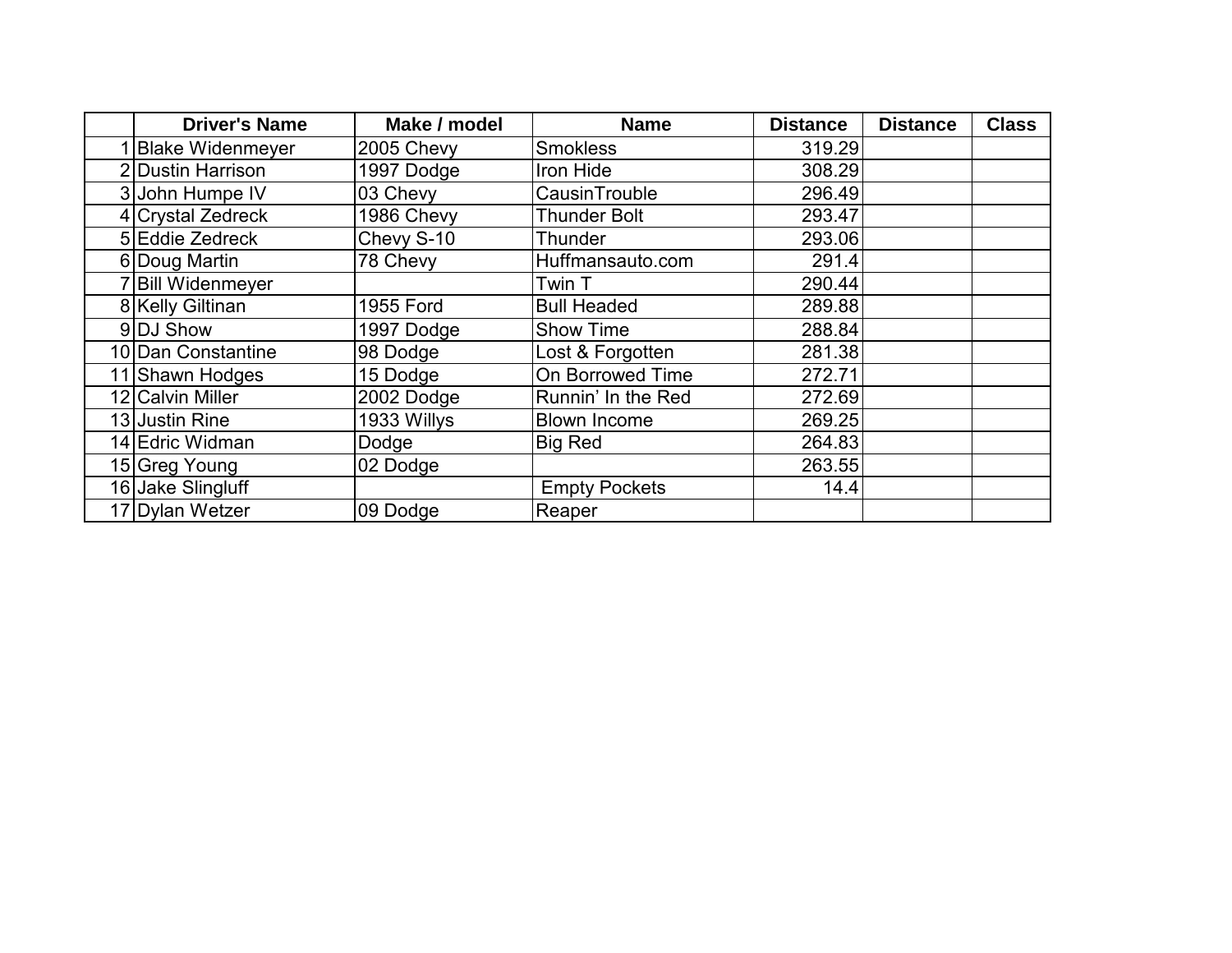## Hot Farm I DEGEFI

| <b>Driver's Name</b> | Make / model | <b>Name</b>         | <b>Distance</b> | <b>Distance</b> | <b>Class</b>    |
|----------------------|--------------|---------------------|-----------------|-----------------|-----------------|
| 1 Mark Sindlinger    | 68 Ford      | Babe                |                 |                 | 339.76 Hot Farm |
| 2 Danel Peterson     | 8600Ford     | Papa Pete           |                 | 330.53          |                 |
| 3 Shane McFavland    | 72 Deere     | Putt 'n' Buck       |                 | 330.33          |                 |
| 4 Brain McConell     | IH 1066      |                     |                 | 327.09          |                 |
| 5 Gary Reinsel       | ΙH           | The Wholley Terror  |                 | 320.15          |                 |
| 6 Art Forrest        | 72 IH        | Red Fever           |                 | 285.99          |                 |
| John Janson          | 74 Ford      |                     |                 | 236.72          |                 |
| 8 Jesse Lilley       | IH 966       | Leadfoot            |                 | 180.83          |                 |
| 9 Randy Wargo        |              |                     |                 | 158.66          |                 |
| 10 Jay Cuhagarone    | ford         | Just Fuel 'n Around |                 | 125.37          |                 |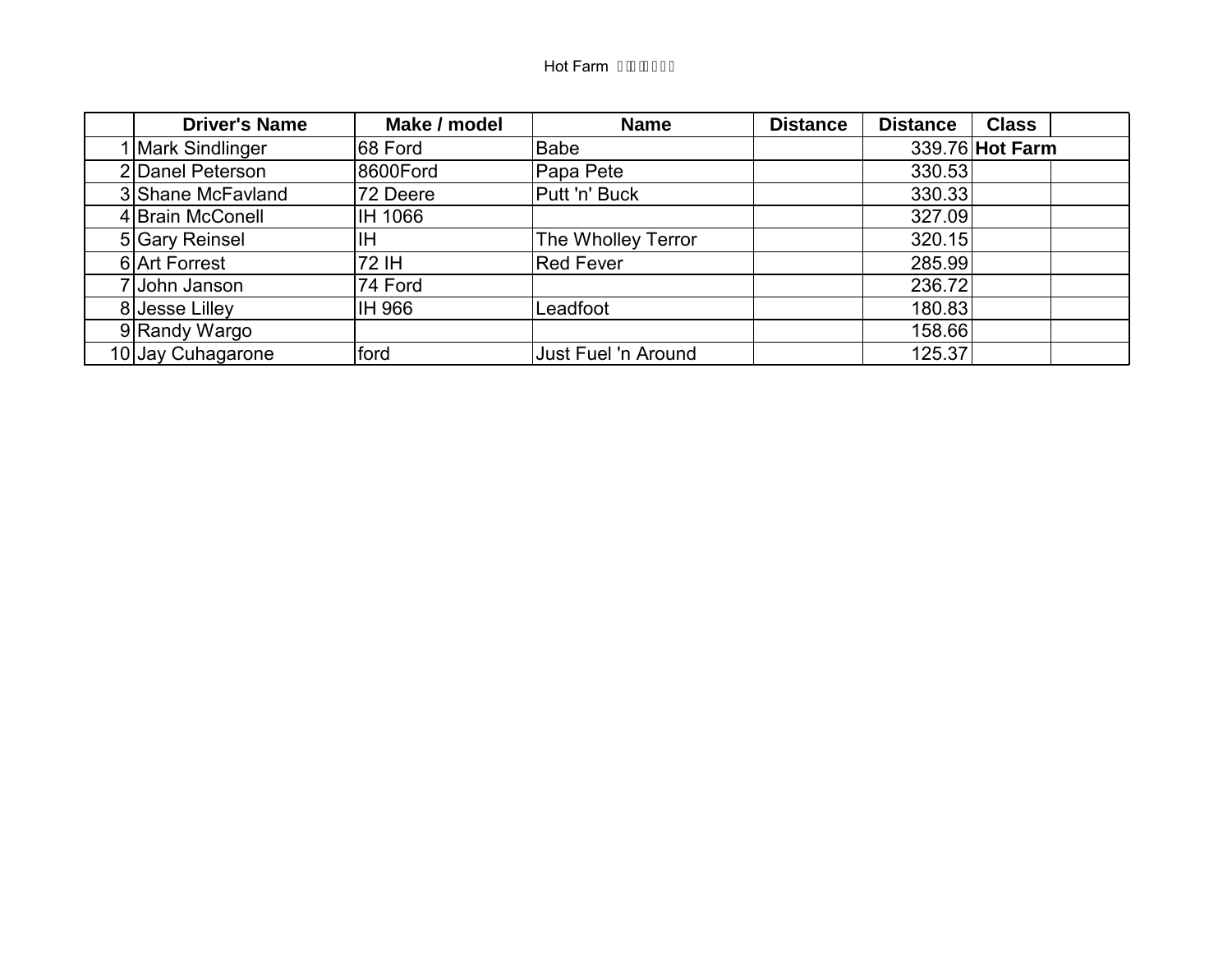|     | <b>Driver's Name</b> | Make / model | <b>Name</b>         | <b>Distance</b> | <b>Distance</b> | <b>Class</b> |
|-----|----------------------|--------------|---------------------|-----------------|-----------------|--------------|
|     | 1 Justin Mitchell    | 77 Ford      | <b>Tragic Magic</b> |                 | 302             |              |
|     | 2 Victor Shine       | 64 Ford      |                     |                 | 301.89          |              |
|     | 3 Keith Hincherger   | 77 Ford      | Green               |                 | 300.96          |              |
|     | 4 Mark Petros        | 75 Dodge     | <b>Public Enemy</b> |                 | 300.75          |              |
|     | 5 Ray Unger          | 85 Chevy     | Ungertaker          |                 | 295.68          |              |
|     | 6 Carl Barnhart      | 70 Ford      | Mid - Life Crisis   |                 | 294.29          |              |
|     | 7 Dustin Addison     | 77Ford       |                     |                 | 291.34          |              |
|     | 8 Gary Millhorn      | 87 Ford      | Twisted             |                 | 290.09          |              |
|     | 9 Jimmy Hrapczak     | 78 Chevy     | Slightly Twisted !! |                 | 289.29          |              |
|     | 10 Matt Moser        | 51 Ford      | White Whiskey       |                 | 282.41          |              |
|     | 11 Rick Moser        |              |                     |                 | 276.32          |              |
|     | 12 Jason Moser       | 76 Chevy     | <b>Total Chaos</b>  |                 | 244.99          |              |
|     | 13 Rob Forell        | 51 Ford      | Jaded               |                 | 234.53          |              |
| exb | <b>Bryan Coia</b>    | 03 Chevy     | Out-wit-ed II       |                 | 289.56          |              |
| exb | <b>Marvin Smith</b>  |              | The Gamblen         |                 | 305.24          |              |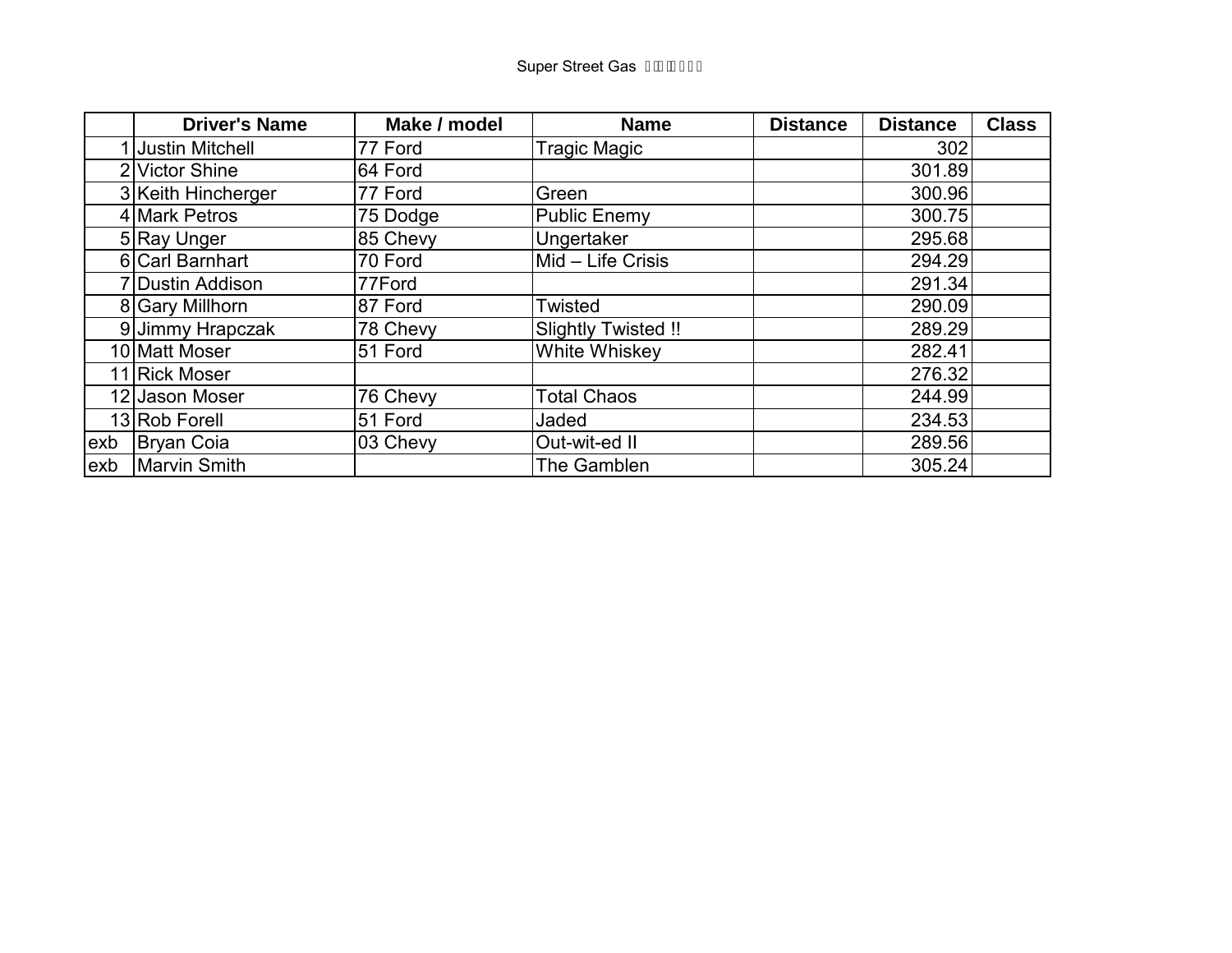| <b>Driver's Name</b> | Make / model | <b>Name</b>          | <b>Distance</b> | <b>Distance</b> | <b>Class</b>    |
|----------------------|--------------|----------------------|-----------------|-----------------|-----------------|
| 1 Kenda Dauer        | 88 mack      | Unleashed            |                 |                 | 356.18 Big Rigs |
| $2$ Joe Giulitto     | 78 Pete      | <b>Sneeky Pete</b>   |                 | 347.42          |                 |
| 3 Sondra Rogers      | 86 Mack      | Unperdictable        |                 | 323.33          |                 |
| $4$ Jon Rees         | 66 DT        | Diamond in the Rough |                 | 313.82          |                 |
|                      |              |                      |                 |                 |                 |
|                      |              |                      |                 |                 |                 |
|                      |              |                      |                 |                 |                 |
|                      |              |                      |                 |                 |                 |
|                      |              |                      |                 |                 |                 |
|                      |              |                      |                 |                 |                 |
|                      |              |                      |                 |                 |                 |
|                      |              |                      |                 |                 |                 |
|                      |              |                      |                 |                 |                 |
|                      |              |                      |                 |                 |                 |
|                      |              |                      |                 |                 |                 |
|                      |              |                      |                 |                 |                 |
|                      |              |                      |                 |                 |                 |
|                      |              |                      |                 |                 |                 |
|                      |              |                      |                 |                 |                 |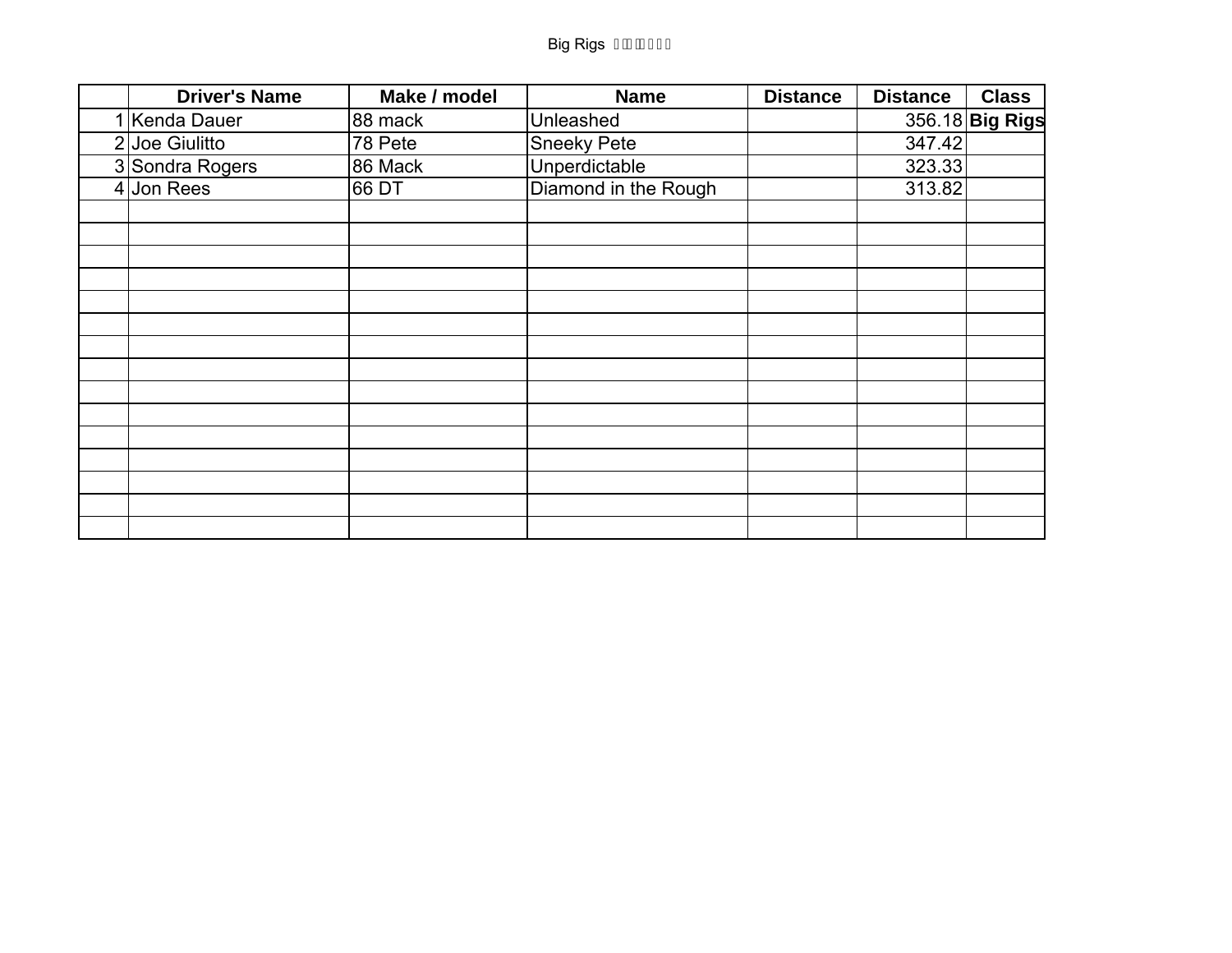| <b>Driver's Name</b> | Make / model     | <b>Name</b>              | <b>Distance</b> | <b>Distance</b> | <b>Class</b> |
|----------------------|------------------|--------------------------|-----------------|-----------------|--------------|
| 1 Ron Bailey         | Oliver 2150      | Hair of the dog          |                 | 315.76 LLSS     |              |
| 2 Mark Cooper        | 1974 oliver 1955 |                          |                 | 306.85          |              |
| 3 Brett Stoner       | <b>AC180</b>     |                          |                 | 277.26          |              |
| 4 Sam Stoner         | 1967 AC          |                          |                 | 191.27          |              |
| 5 Mark Huck          | 71 Deutz         | <b>Second Hand Smoke</b> |                 | 0.1             |              |
|                      |                  |                          |                 |                 |              |
|                      |                  |                          |                 |                 |              |
|                      |                  |                          |                 |                 |              |
|                      |                  |                          |                 |                 |              |
|                      |                  |                          |                 |                 |              |
|                      |                  |                          |                 |                 |              |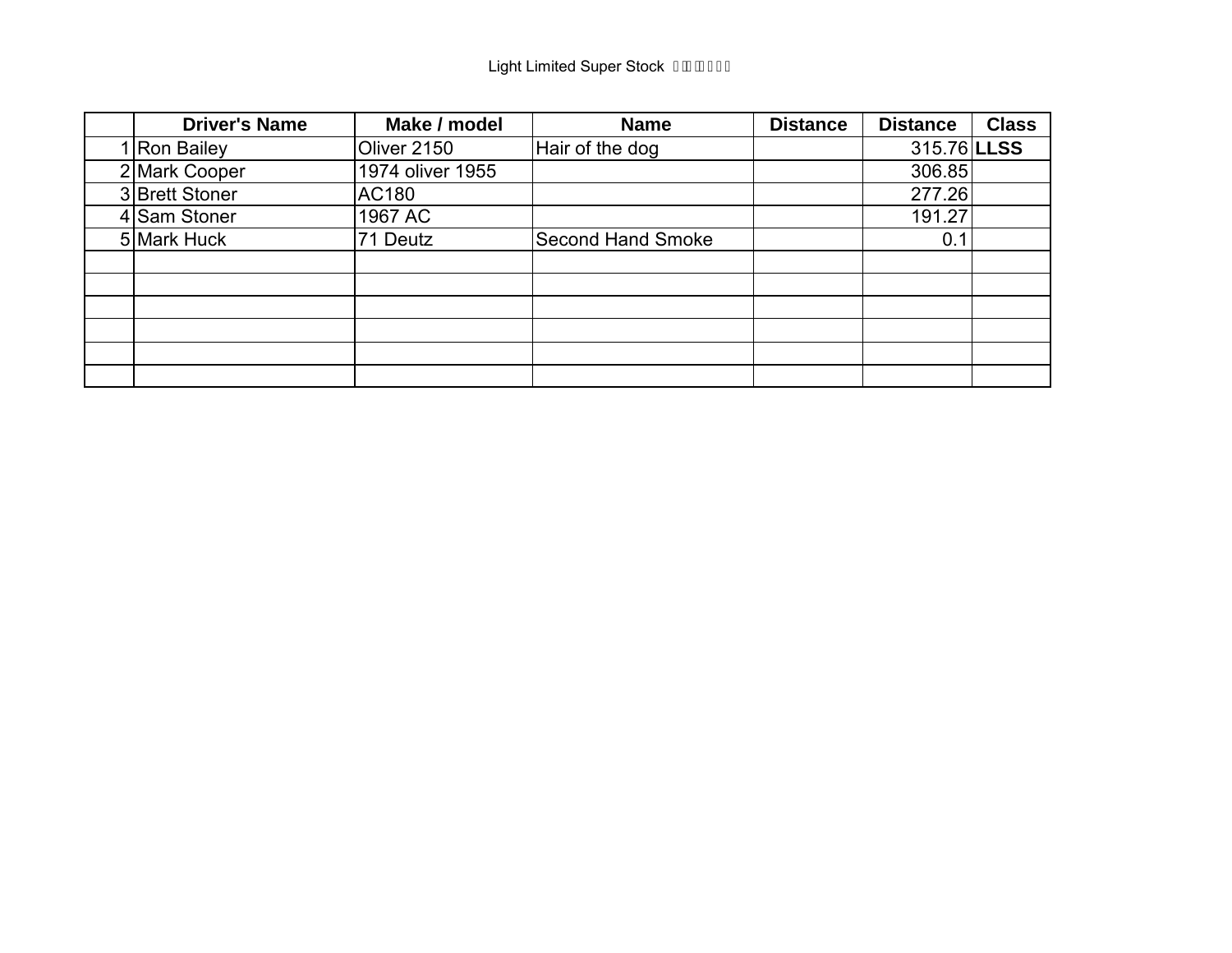|     | <b>Driver's Name</b> | Make / model | <b>Name</b> | <b>Distance</b> | <b>Distance</b> | <b>Class</b>     |
|-----|----------------------|--------------|-------------|-----------------|-----------------|------------------|
|     | Steve Youn           | 15 gmc       |             |                 |                 | 307.57 Ws Diesel |
|     | 2 Brady Sickles      | 01 Chevy     |             |                 | 305.65          |                  |
|     | 3 Doug Wilson        | 03 Ford      |             |                 | 290.55          |                  |
|     | 4 Stephon Soshick    | 15 Ford      |             |                 | 290.09          |                  |
|     | 5 Riley Davis        | 15 Ram       |             |                 | 267.7           |                  |
|     | 6 Roger Yost         | 05 Ford      |             |                 | 265.81          |                  |
|     | 7 Mitch Ayers        | 11 Ford      |             |                 | 260.51          |                  |
|     | 8 Brad Zepp          | 99 Dodge     |             |                 | 258.64          |                  |
|     | 9 Wyatt Novak        | 07 Dodge     |             |                 | 250.48          |                  |
| exb | Daniel Wingler       | 03 Dodge     |             |                 | 303.83          |                  |
| exb | Dakota Lousa         | 12 dodge     |             |                 | 290.81          |                  |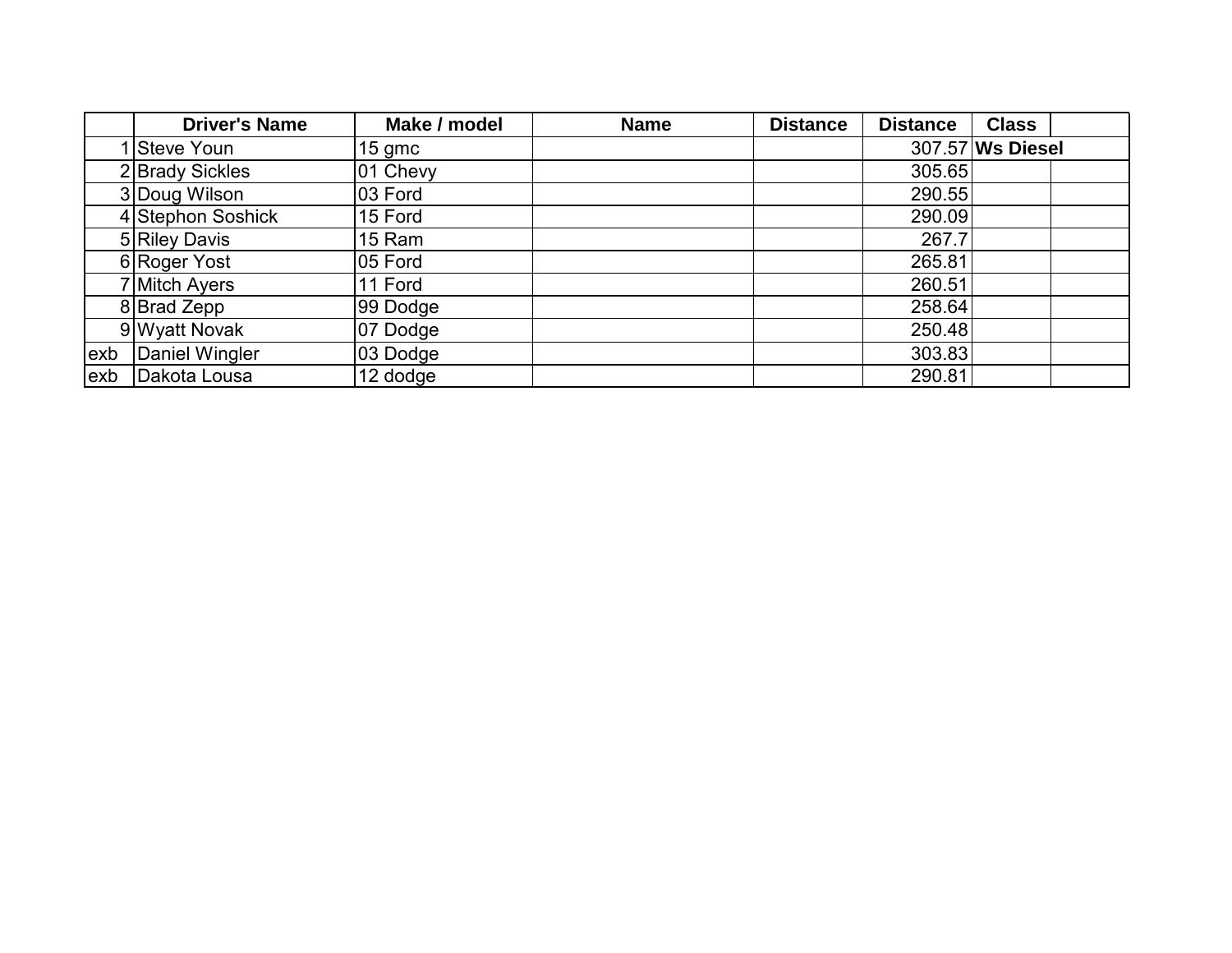| <b>Driver's Name</b> | Make / model     | <b>Name</b>           | <b>Distance</b> | <b>Distance</b> | <b>Class</b>          |  |
|----------------------|------------------|-----------------------|-----------------|-----------------|-----------------------|--|
| Kevin Utt            | ΙH               | Rollin' Thunder       |                 | FP-282.82       | <b>SF-Limited Pro</b> |  |
| 2 Greg Ferringer     | JD               | Smokin John           |                 | FP-BR           |                       |  |
| 3 Nathan Graham      | New Holland 8970 | <b>Billet Blue</b>    |                 | 293.03          |                       |  |
| 4 Nathan Graham      | <b>Ford 9000</b> | <b>Blue Reaper</b>    |                 | 290.82          |                       |  |
| 5 Ross Martin        | IH 1066          | Runnin' Red Warrior   |                 | 285.04          |                       |  |
| 6 Jeff Solloy        | JD               | Saturday Night Hooker |                 | 276.15          |                       |  |
| 7 John Lorenz        | IH 1066          | Chance                |                 | 275.98          |                       |  |
| 8 Mike Lozier        | IH 1066          | <b>Indian Outlaw</b>  |                 | 270.21          |                       |  |
| 9 Jim Swiontek       | <b>JD 4430</b>   | Buck Up               |                 | 234.87          |                       |  |
| 10 Erik Hinkle       | Case             | Poverty Case          |                 | 204.39          |                       |  |
| 11 Scott Sanor       | ΙH               | The Red Sallion       |                 | 142.84          |                       |  |
| 12 Greg Ferringer    | JD               | Still Smokin'         |                 | 134.7           |                       |  |
| 13 Kolt Andreas      | IH 5488          | <b>High Gear</b>      |                 | 110.87          |                       |  |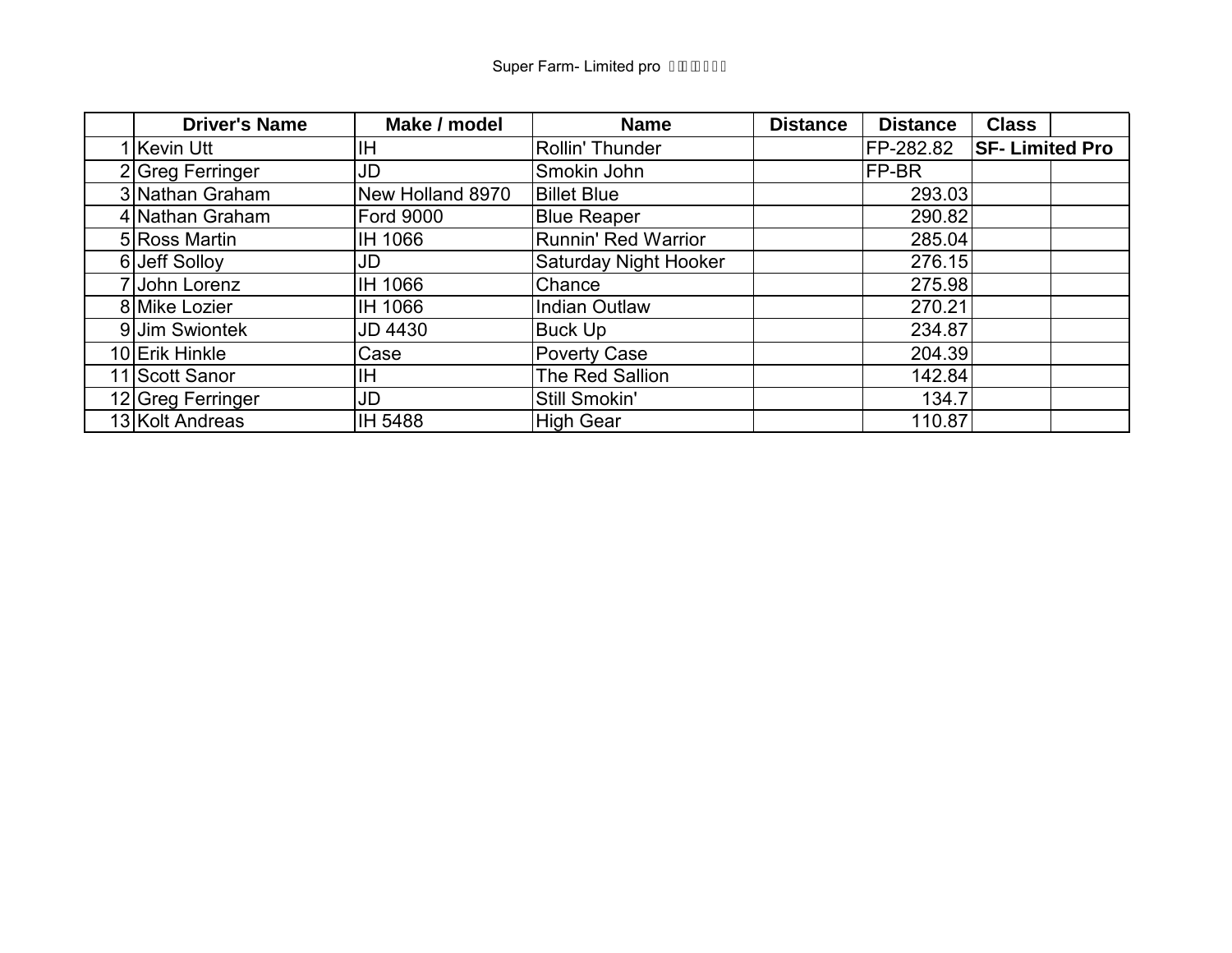| <b>Driver's Name</b>            | Make / model      | <b>Name</b>            | <b>Distance</b> | <b>Distance</b> | <b>Class</b>           |  |
|---------------------------------|-------------------|------------------------|-----------------|-----------------|------------------------|--|
| 1 STONEY CRISSMAN               | <b>2005 CHEVY</b> | <b>NEVER ENOUGH</b>    |                 |                 | 294.26 Mini 4x4 Trucks |  |
| 2 JEFFERY JOHNSTON SR88 CHEVY   |                   | <b>WHITE LIGHTNING</b> |                 | 283.26          |                        |  |
| <b>3 NICK POLKA</b>             | 1988 CHEVY        | <b>LITTLE TWISTED</b>  |                 | 279.63          |                        |  |
| 4 Jeard Przestrzelski           | 85 s10            | Nobody to Blame        |                 | 273.03          |                        |  |
| 5 JEFFERY JOHNSTON JR1992 CHEVY |                   | <b>DIGGIN DEEP</b>     |                 | 265.28          |                        |  |
| 6 Jarrett Grimes                | 85 Chevy          | <b>Bout Time</b>       |                 | 260.73          |                        |  |
| 7 Nathan Nye                    | 94 Dodge          | Little Bastard         |                 | 257.87          |                        |  |
| <b>8 PAUL STILLMAN</b>          | 1988 DODGE        | <b>PLAYING GAMES</b>   |                 | 257.59          |                        |  |
| 9 Rich Stewartt                 | 84 Toyota         | Nemesis                |                 | 250             |                        |  |
| 10 BRIAN SHILLING               | 2000 DODGE        | <b>ALL SHOOK UP</b>    |                 | 110.31          |                        |  |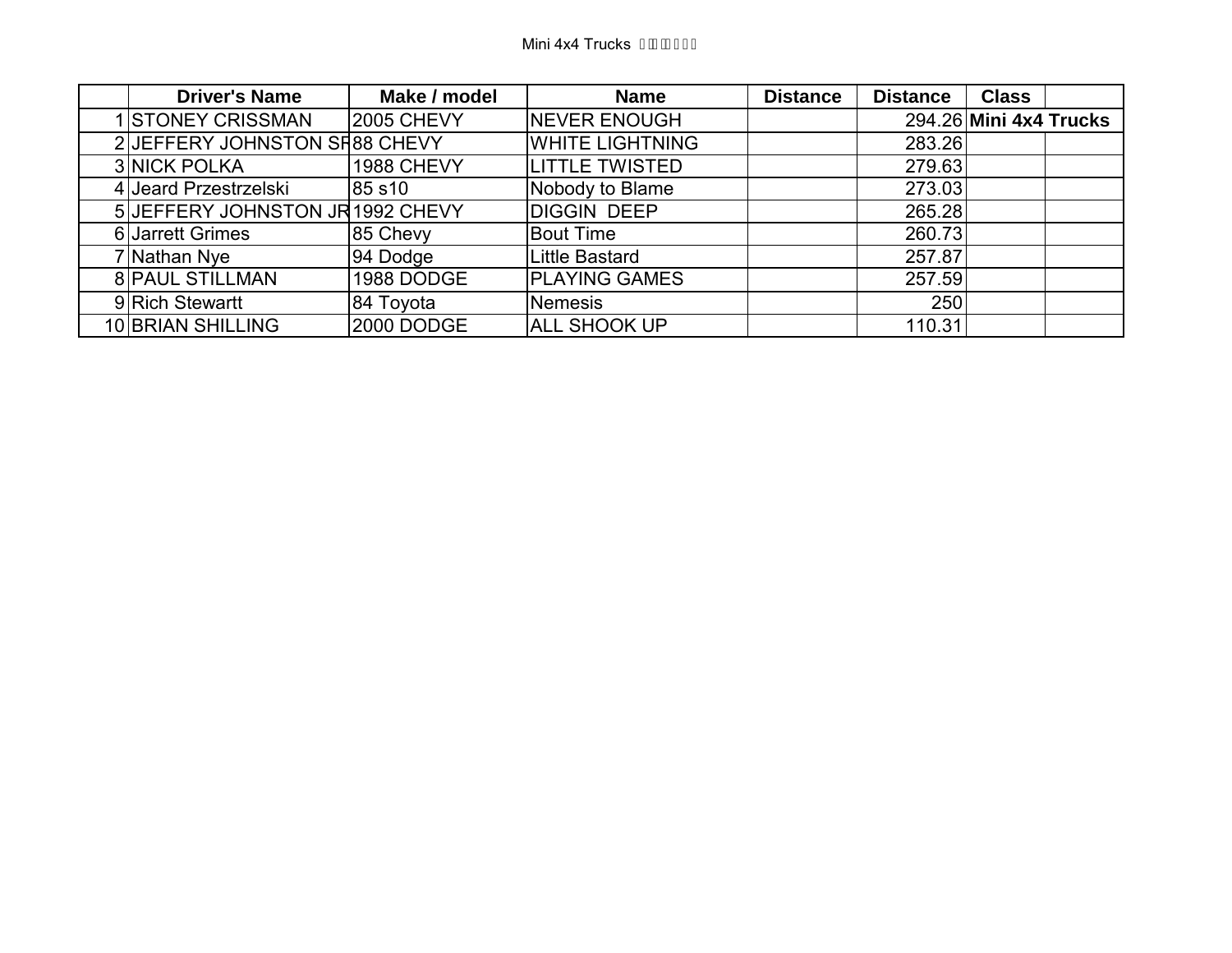| <b>Driver's Name</b> | Make / model          | <b>Name</b>               | <b>Distance</b> | <b>Distance</b> | <b>Class</b>      |  |
|----------------------|-----------------------|---------------------------|-----------------|-----------------|-------------------|--|
| Dean Kibbler         | 57 Case 600           | <b>Good Vibrations</b>    |                 |                 | 302.66 Hot Rod V8 |  |
| 2 Louis Roy          | 72 IH 706             | Mad Jack                  |                 | 300.87          |                   |  |
| 3 Tim Hawk           | John Deere            | Darkside Deere            |                 | 299.18          |                   |  |
| Tim Dayton           | 57 Cockshutt 40       | <b>Blue Thunder</b>       |                 | 297.24          |                   |  |
| 5 John Pitts         | <b>AC D-17</b>        | <b>Outlaw Alice</b>       |                 | 295.89          |                   |  |
| 6 Thomas Janoski     | Mini Moline           | Old Yellow                |                 | 295.49          |                   |  |
| 7 Leslie Pitts       | JD 4020               | Doe Chaser                |                 | 294.33          |                   |  |
| 8 Justin Haley       | 68 JD                 | 8 Point Buck              |                 | 290.3           |                   |  |
| 9 Kevin McIntire     | Case 600              | <b>High Dollar Hooker</b> |                 | 289.9           |                   |  |
| 10 Mike Janoski      | IH 666                | <b>Bowtie Binder</b>      |                 | 289.04          |                   |  |
| 11 Oscar Trbovich    | 56 Farmall            | <b>Freaky Farmall</b>     |                 | 288.79          |                   |  |
| 12 Scott Peterman    | 56 Minneapolis 445    | Yellow                    |                 | 288.64          |                   |  |
| 13 Dino Guerrieri    | JD 4020               | The Green Reaper          |                 | 288.11          |                   |  |
| 14 Tom Best          | Farmall 400           | <b>Resurrected Red</b>    |                 | 287.21          |                   |  |
| 15 John Roy          | <b>Farmall M</b>      |                           |                 | 286.94          |                   |  |
| 16 Michael Palmer    | Cockshutt             | Ba-Zinga                  |                 | 284.94          |                   |  |
| 17 Mike Clapper      | <b>Ford Commander</b> | The Blue Binder           |                 | 282.09          |                   |  |
| 18 Clay Sindlinger   | Farmall M             |                           |                 | 281.92          |                   |  |
| 19 Dennis Moose      | 88 Oliver             | Row Crop Runner           |                 | 281.33          |                   |  |
| 20 Mike Yusko        | 49 Oliver 88          | <b>Olive Nasty</b>        |                 | 281.21          |                   |  |
| 21 Paul Bower        | 930 case              | Tire man                  |                 | 280.44          |                   |  |
| 22 Ferrell Belknap   | Farmall m             |                           |                 | 266.84          |                   |  |
| 23 Jim Nugent        | Oilver 1850           | Wirered                   |                 | 264.71          |                   |  |
| 24 Rick Ridenour     |                       |                           |                 | 260             |                   |  |
| 25 Roger McClure     | Cockshutt 570         | <b>Grey Ghost</b>         |                 | <b>DQ</b>       |                   |  |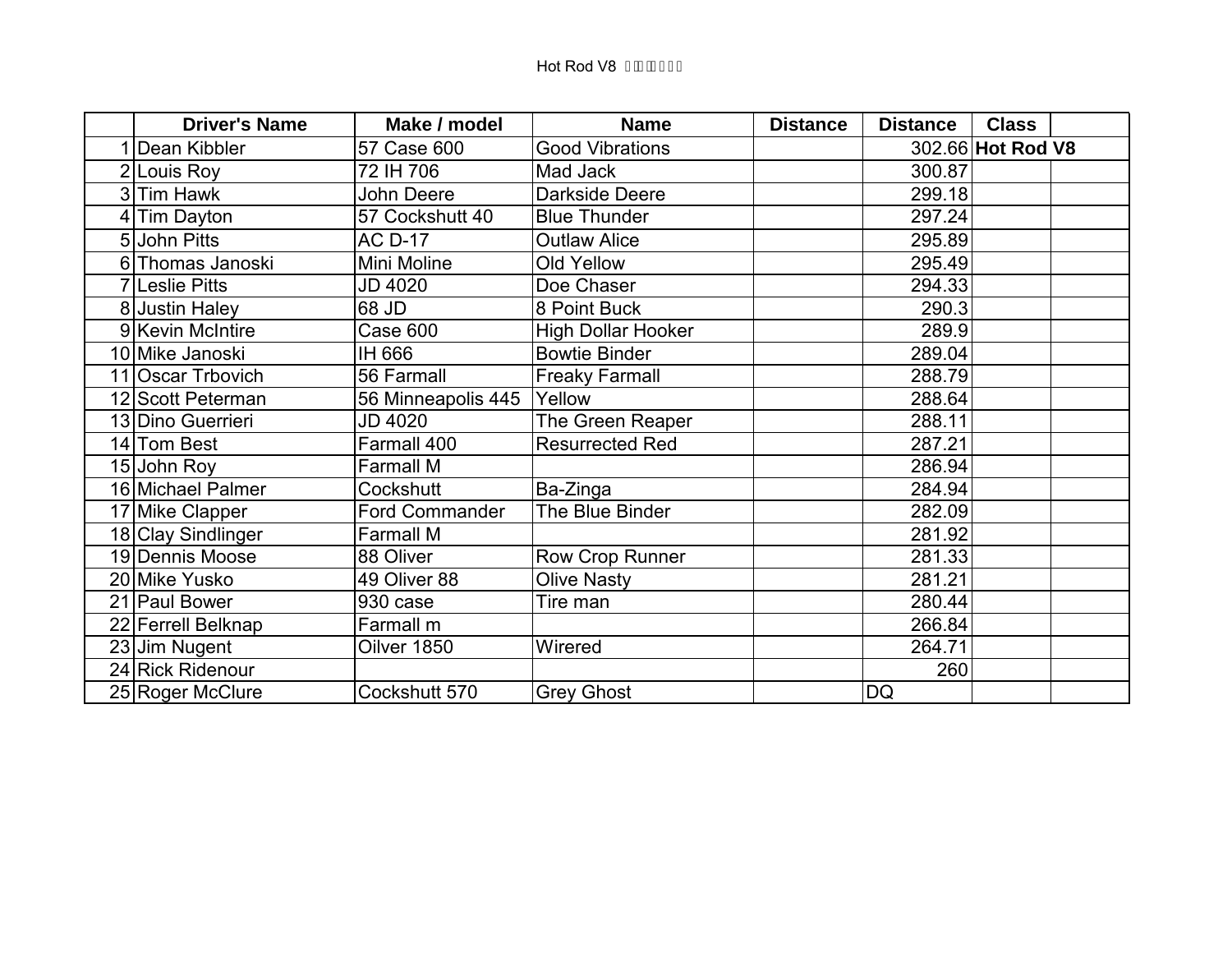| <b>Driver's Name</b> | Make / model | <b>Name</b>             | <b>Distance</b> | <b>Distance</b> | <b>Class</b>    |
|----------------------|--------------|-------------------------|-----------------|-----------------|-----------------|
| 1 Mark Sindlinger    | 68 Ford      | <b>Babe</b>             |                 |                 | 347.18 Hot Farm |
| 2 Jesse Lilley       | IH 966       | Leadfoot                |                 | 335.09          |                 |
| 3 Brain McConnell    | IH 1066      |                         |                 | 321.58          |                 |
| 4 Art Forrest        | 72 IH        | Red Fever               |                 | 319.58          |                 |
| 5 Alan Martin        |              |                         |                 | 318.21          |                 |
| 6 Gary Reinsel       | ΙH           | The Wholley Terror      |                 | 315.61          |                 |
| 7 Troy Kutscherenko  | IH 1066      |                         |                 | 309.11          |                 |
| 8 Randy Wargo        | IH 1066      |                         |                 | 309.03          |                 |
| 9 Danel Peterson     | 8600Ford     | Papa Pete               |                 | 308.81          |                 |
| 10 Jay Caltagarone   | ford         | Just Fuel 'n Around     |                 | 270.14          |                 |
| 11 Rick Martin       |              |                         |                 | 205.18          |                 |
| 12 Shane McFavland   | 72 Deere     | Putt 'n' Buck           |                 | 164.99          |                 |
| 13 Nick Thieman      | IH 1066      |                         |                 | 17.38           |                 |
| 14 Chad McConnell    | IH 1066      | <b>volant Vibration</b> |                 | DQ              |                 |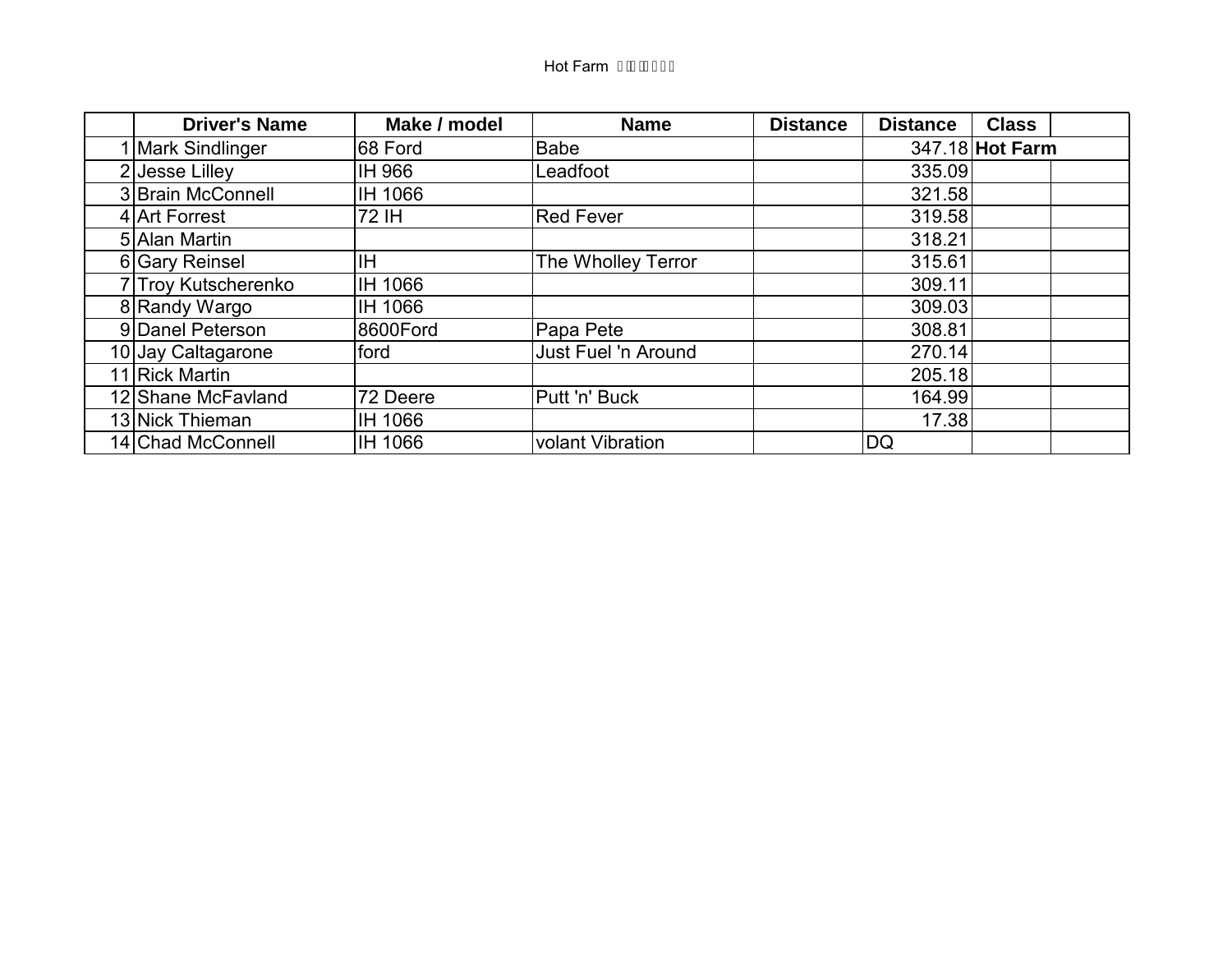| <b>Driver's Name</b> | Make / model      | <b>Name</b>              | <b>Distance</b> | <b>Distance</b> | <b>Class</b>      |
|----------------------|-------------------|--------------------------|-----------------|-----------------|-------------------|
| 1 Loren Miller       | 2006 Dodge        | <b>Warren Diesel</b>     |                 |                 | 280.59 2.5 Trucks |
| 2 Branden Defrank    | 2003 GMC          | DeFrank & Son Autobody   |                 | 280.53          |                   |
| 3 Bill Danfer        | 03 Chevy          | Double Trouble           |                 | 278.27          |                   |
| 4 Dale Bennett       | 2004 Chevy        | <b>Social Security</b>   |                 | 274.24          |                   |
| 5 Jeremy Davis       | 2006 Dodge        | Straight of the Farm     |                 | 271.96          |                   |
| 6 Richard Gall Jr.   | 2003 Ford         | Night Train              |                 | 264.29          |                   |
| 7 Demetrious Bishoff | 09 Dodge          |                          |                 | 262.82          |                   |
| 8 Aaron Kopta        | <b>2004 Ford</b>  | <b>Rusty Hooker</b>      |                 | 261.75          |                   |
| 9 Matt Harrison      | 2006 Ford         | <b>General Nightmare</b> |                 | 261.64          |                   |
| 10 Derek Weisent     | 06 Chevy          | <b>Beyond Wits' Ends</b> |                 | 256.49          |                   |
| 11 Greg Slinghoff    | 97 Dodge          | Pocket Change            |                 | 255.02          |                   |
| 12 Zach Snyder       | 1999 Dodge        | Running on Faith         |                 | 254             |                   |
| 13 Douglas Ruble     | <b>Ford F-250</b> | <b>Silver</b>            |                 | 243.51          |                   |
| 14 Doug Wilson       | 2003 Ford         | Pamela Anderson          |                 | 224.84          |                   |
| 15 Scott Snyder      | 98 Dodge          | Look Good Enough         |                 | 101.55          |                   |
|                      |                   |                          |                 |                 |                   |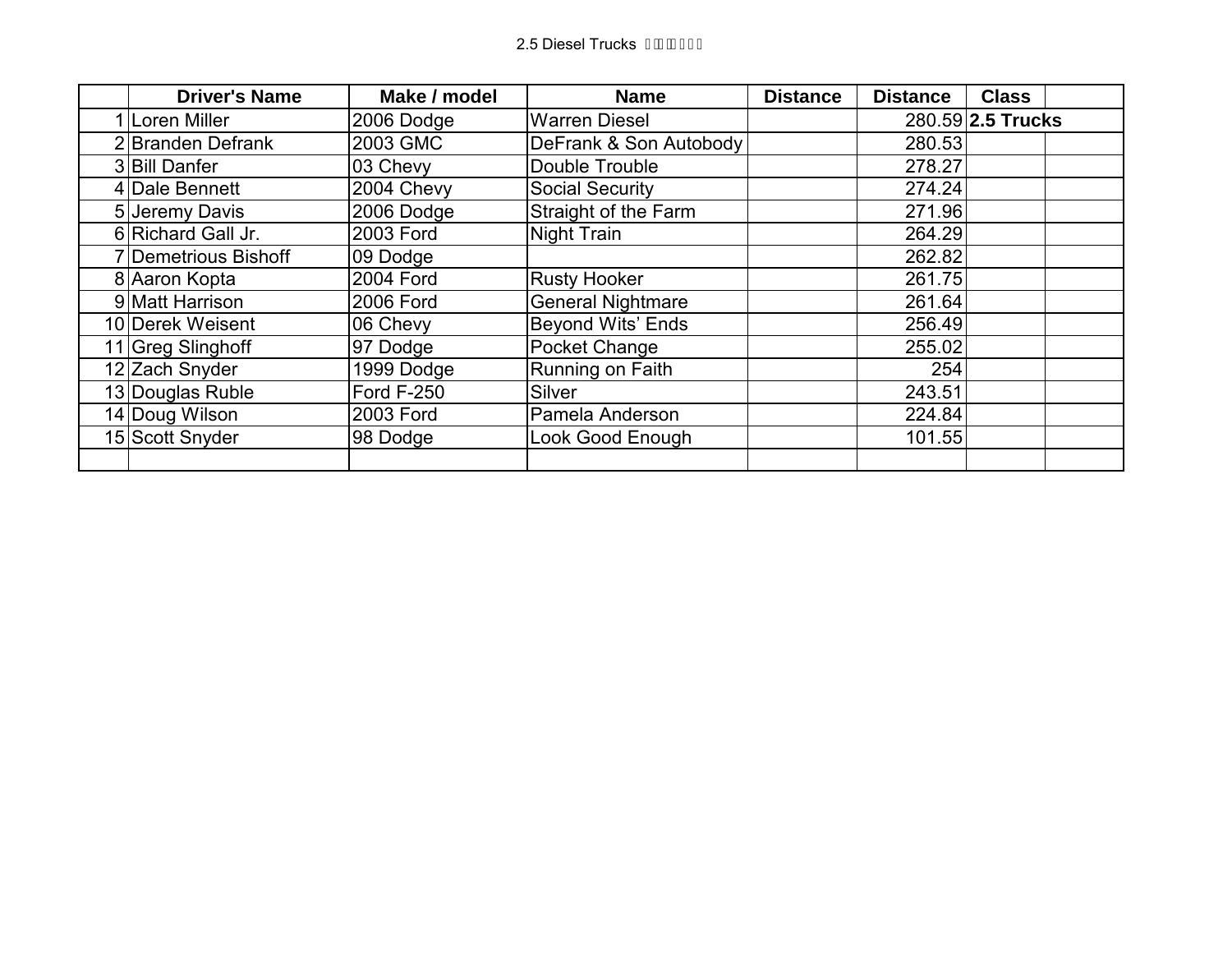|   | <b>Driver's Name</b> | Make / model      | <b>Name</b>             | <b>Distance</b> | <b>Distance</b> | <b>Class</b> |                          |
|---|----------------------|-------------------|-------------------------|-----------------|-----------------|--------------|--------------------------|
|   | Steven Spillman      | 69 JD 4520        | <b>Smokin Ace</b>       |                 |                 |              | 327.48 Classic Super Std |
|   | 2 Dustin Graham      | <b>AC D-21</b>    | <b>Sluty Allis</b>      |                 | 320.16          |              |                          |
|   | 3 Allen Heasley      | <b>IH Farmall</b> |                         |                 | 319.81          |              |                          |
|   | 4 Phil Karnofel      | IH-806            | Lets Roll               |                 | 313.98          |              |                          |
|   | 5 Matt Spillman      | JD 4520           | <b>Shell Shocked</b>    |                 | 313.52          |              |                          |
|   | 6 Chuck Palmer       | JD                | <b>First Due</b>        |                 | 313.501         |              |                          |
| 7 | <b>Brain Voytek</b>  | JD                |                         |                 | 313.5           |              |                          |
|   | 8 Jake Rose          | <b>AC D-21</b>    | Rumors                  |                 | 312.6           |              |                          |
|   | 9 Tucker Urban       | <b>AC 220</b>     |                         |                 | 311.53          |              |                          |
|   | 10 Josh Aegerter     | IH 1206           | Red Edge                |                 | 309.05          |              |                          |
|   | 11 Kevin Kitzmiller  | JD                | <b>New Generation I</b> |                 | 306.31          |              |                          |
|   | 12 Corey Stollar     | JD4010            | Iron Deere              |                 | 303.94          |              |                          |
|   | 13 Steve Rudibaugh   | G1000 Vista       |                         |                 | 121.88          |              |                          |
|   |                      |                   |                         |                 |                 |              |                          |
|   |                      |                   |                         |                 |                 |              |                          |
|   |                      |                   |                         |                 |                 |              |                          |
|   |                      |                   |                         |                 |                 |              |                          |
|   |                      |                   |                         |                 |                 |              |                          |
|   |                      |                   |                         |                 |                 |              |                          |
|   |                      |                   |                         |                 |                 |              |                          |
|   |                      |                   |                         |                 |                 |              |                          |
|   |                      |                   |                         |                 |                 |              |                          |
|   |                      |                   |                         |                 |                 |              |                          |
|   |                      |                   |                         |                 |                 |              |                          |
|   |                      |                   |                         |                 |                 |              |                          |
|   |                      |                   |                         |                 |                 |              |                          |
|   |                      |                   |                         |                 |                 |              |                          |
|   |                      |                   |                         |                 |                 |              |                          |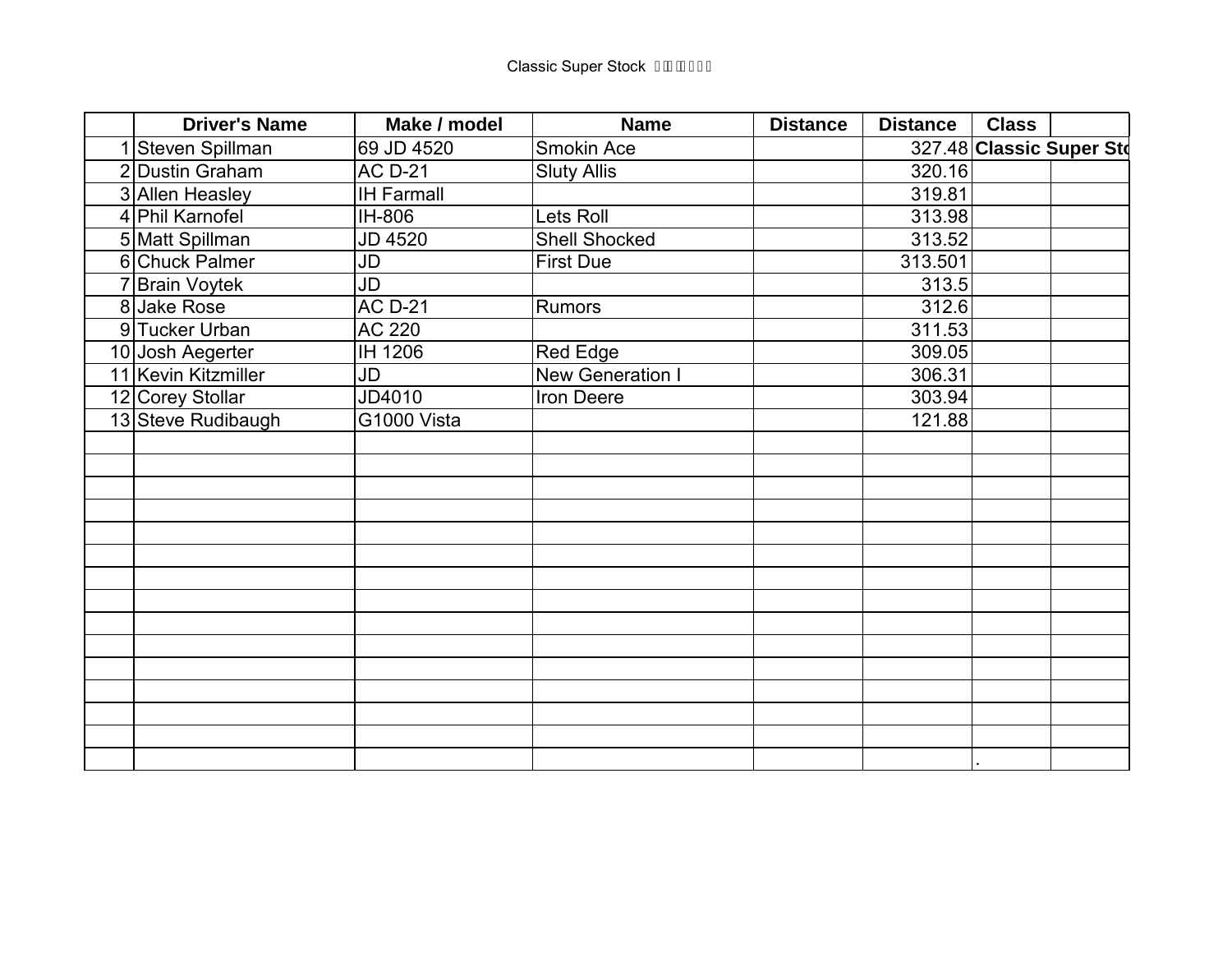| <b>Driver's Name</b>    | Make / model | <b>Name</b>         | <b>Distance</b> | <b>Distance</b> | <b>Class</b>            |
|-------------------------|--------------|---------------------|-----------------|-----------------|-------------------------|
| Mike Lockwood           | 85 Chevy     | <b>Back n Black</b> |                 |                 | 333.41 Super Street Gas |
| 2 Justin Mitchell       | 77 Ford      | Tragic Magic        |                 | 332.61          |                         |
| 3 Victor Shine          | 64 Ford      |                     |                 | 332.58          |                         |
| 4 Mark Petros           | 75 Dodge     | <b>Public Enemy</b> |                 | 332.32          |                         |
| 5 Keith Hincherger      | 77 Ford      | Green               |                 | 326.18          |                         |
| 6 Ray Unger             | 85 Chevy     | Ungertaker          |                 | 326.17          |                         |
| 7 Matt Moser            | 76 Ford      | Marwood Express     |                 | 319.34          |                         |
| 8 Matt Moser            | 51 Ford      | Jaded               |                 | 318.77          |                         |
| 9 Jimmy Hrapczak        | 78 Chevy     | Slightly Twisted !! |                 | 318.3           |                         |
| 10 Gary Millhorn        | 87 Ford      | Twisted             |                 | 306.37          |                         |
| 108 Keith Bartolomai    | 79 Ford      | <b>BNB Pulling</b>  |                 | 257.69          |                         |
| <b>EXB Hunter Kurtz</b> | 85 Chevy     | All Night Long      |                 |                 |                         |
| EXB Rob Gill            |              |                     |                 |                 |                         |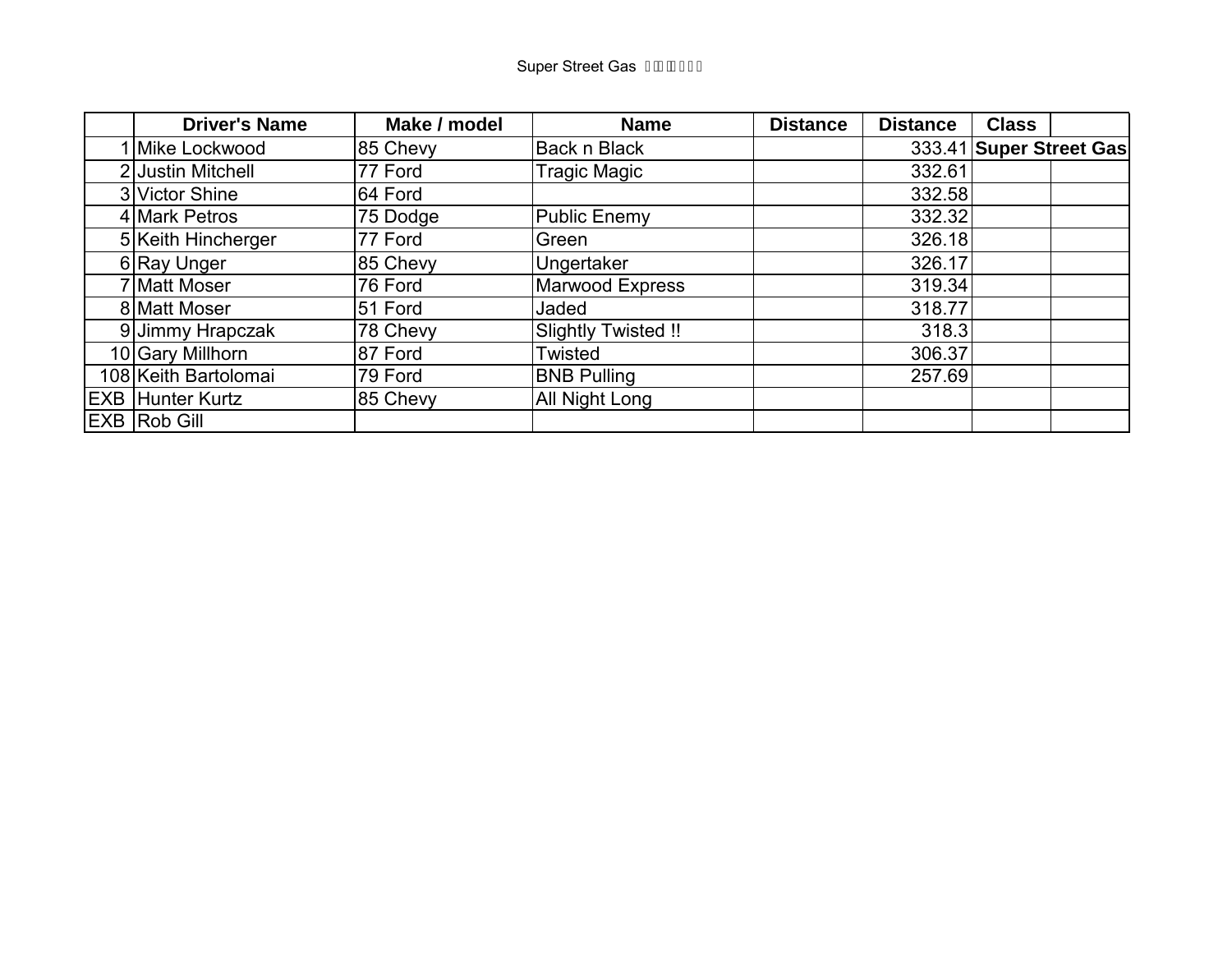| <b>Driver's Name</b> | Make / model     | <b>Name</b>         | <b>Distance</b> | <b>Distance</b> | <b>Class</b> |
|----------------------|------------------|---------------------|-----------------|-----------------|--------------|
| I Ron Bailey         | oliver 2150      | Hair of the dog     |                 |                 | 300.7 LLSS   |
| 2 Mark Cooper        | 1974 oliver 1955 |                     |                 | 290.22          |              |
| 3 Brad Dalton        | New Holland      | <b>Still Smokin</b> |                 | 282.77          |              |
| 4 Brett Stoner       | AC180            |                     |                 | 236.63          |              |
| 5 Sam Stoner         | 1967 AC          |                     |                 | 106.9           |              |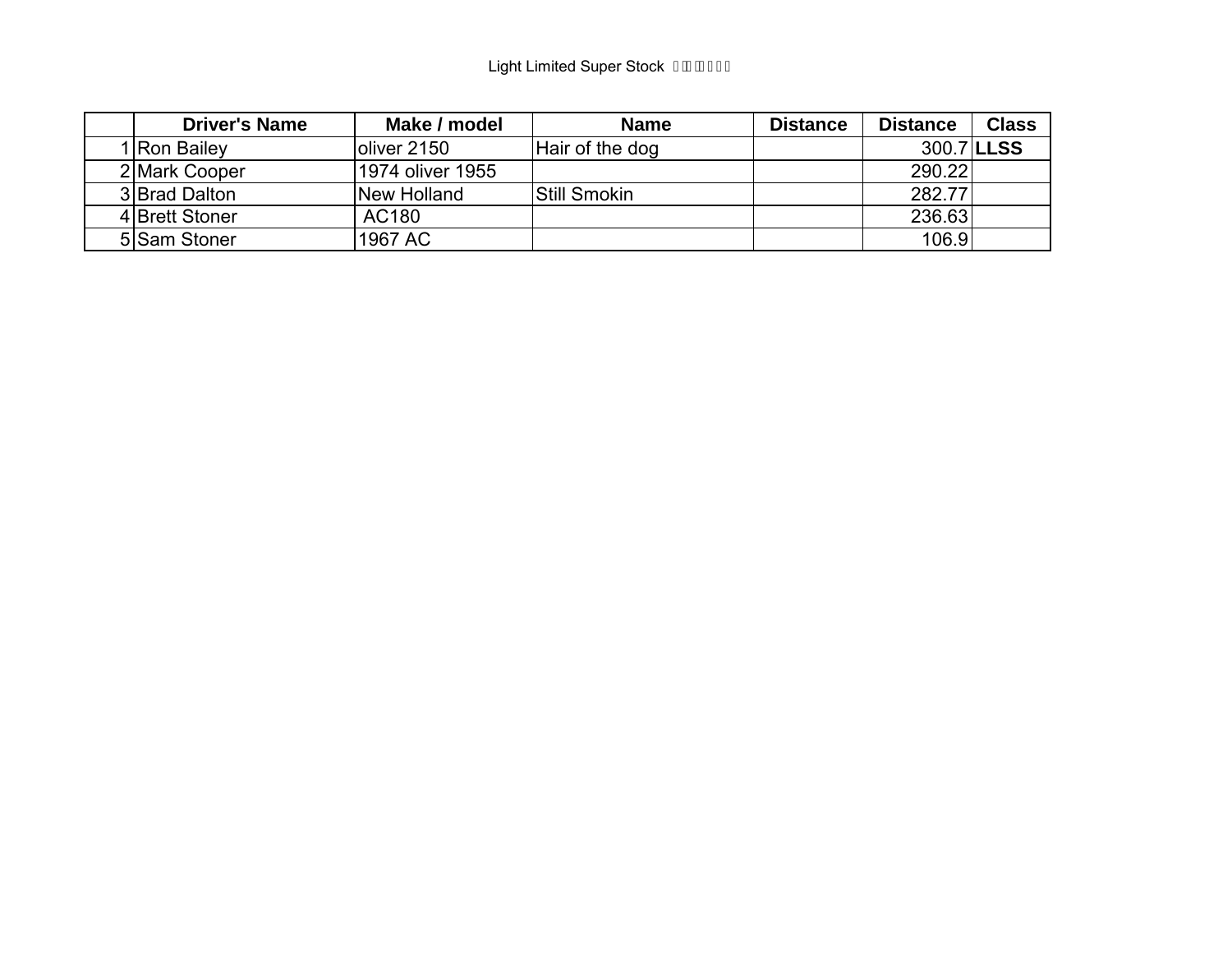|     | <b>Driver's Name</b>     | Make / model | <b>Name</b> | <b>Distance</b> | <b>Distance</b> | <b>Class</b>     |
|-----|--------------------------|--------------|-------------|-----------------|-----------------|------------------|
|     | 5 Mitchell Ayars         | 11 Ford      |             |                 |                 | 288.82 WS Trucks |
|     | 7 Mike Griffin           | 12 Ford      |             |                 | 278.89          |                  |
|     | 12 Gres Fritter          |              |             |                 | 271.69          |                  |
|     | 29 Stephon Soshick       | 15 Ford      |             |                 | 262.14          |                  |
|     | 30 Tyler Chisman         | 06 Ford      | White       |                 | 252.73          |                  |
|     | 41 Jack Ayars            | 05 Ford      |             |                 | 251.36          |                  |
|     | 89 Jake Skladoodles      | 03 GMC       | White       |                 | 228.88          |                  |
|     | 99 Cody Korman           | 14 Ford      | White       |                 | 226.32          |                  |
|     | 104 Johnathan Strickland | 04 Ford      | Green       |                 | 198             |                  |
|     | <b>EXB Steve Youn</b>    | 15 gmc       |             |                 |                 |                  |
| exb | Daniel Wingler           | 03 Dodge     |             |                 |                 |                  |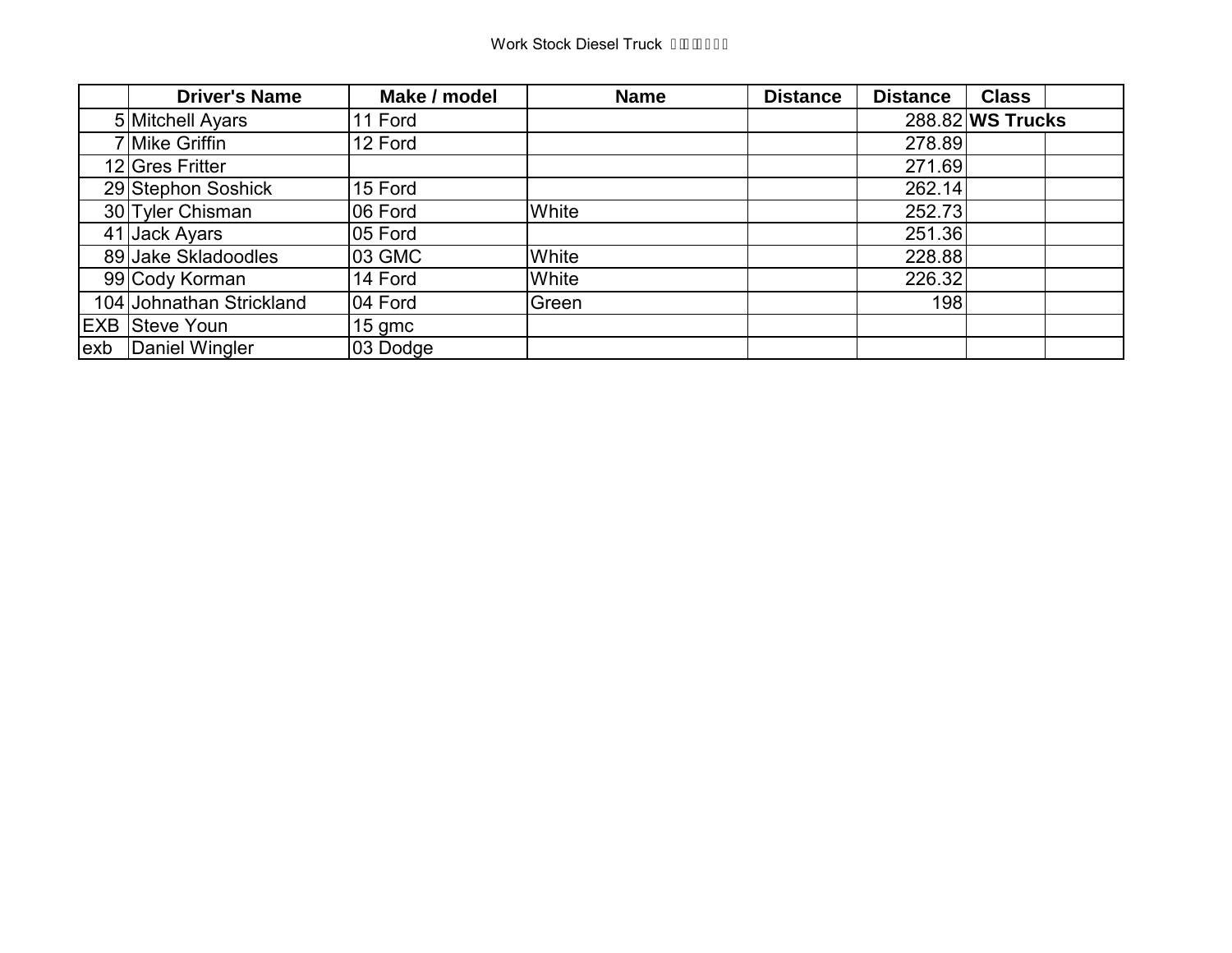| <b>Driver's Name</b> | Make / model      | <b>Name</b>             | <b>Distance</b> | <b>Distance</b> | <b>Class</b> |                          |
|----------------------|-------------------|-------------------------|-----------------|-----------------|--------------|--------------------------|
| 1 David Spillman     | 69 JD 4520        | Smokin Ace              |                 |                 |              | 316.17 Classic Super Std |
| 2 Allen Heasley      | <b>IH Farmall</b> |                         |                 | 311.77          |              |                          |
| 3 Brain Voytek       | JD                |                         |                 | 309.99          |              |                          |
| 4 John Stanley       | jd                | Green Broke Deere       |                 | 306.75          |              |                          |
| 5 Tucker Urban       | AC 220            |                         |                 | 306.02          |              |                          |
| 6 Michael Page       | 69 JD 4520        | The Deomnstrator        |                 | 304.13          |              |                          |
| 7 Dustin Graham      | <b>AC D-21</b>    | <b>Sluty Allis</b>      |                 | 303.95          |              |                          |
| 8 Sam Kitzmiller     | JD                | <b>New Generation I</b> |                 | 300.5           |              |                          |
| 9 Michael Henry      | IH 1206           | <b>Teacher Pet</b>      |                 | 299.24          |              |                          |
| 11 Phil Karnofel     | IH-806            | Lets Roll               |                 | 299.01          |              |                          |
| 12 Josh Aegerter     | IH 1206           | Red Edge                |                 | 294.62          |              |                          |
| 13 RosePalmer        | JD                | <b>First Due</b>        |                 | 290.25          |              |                          |
| 14 Jeremiah Shipley  | <b>Case 1070</b>  | Young Gun               |                 | 290.08          |              |                          |
| 15 Matt Spillman     | <b>JD 4520</b>    | <b>Shell Shocked</b>    |                 | 199.77          |              |                          |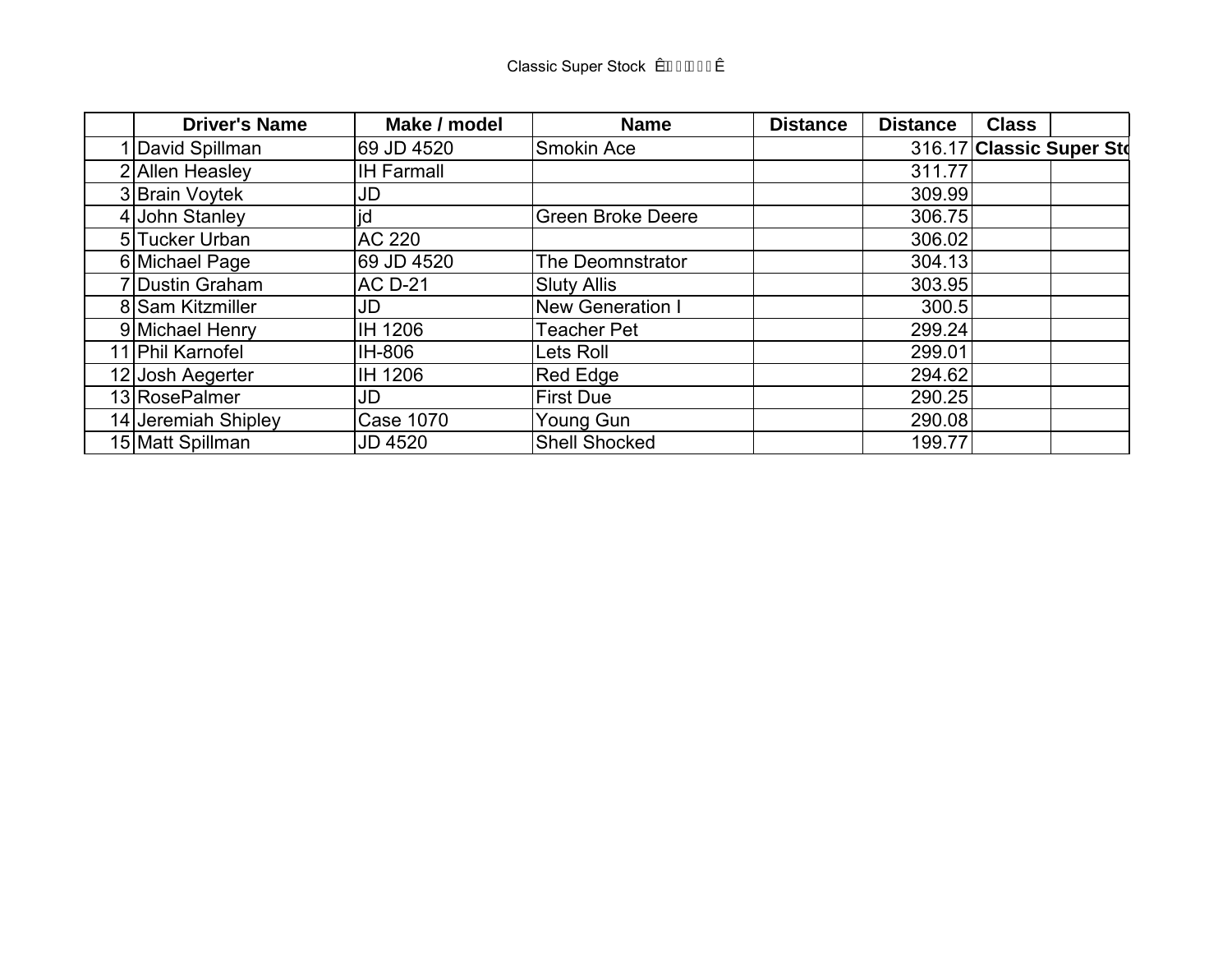|     | <b>Driver's Name</b>    | Make / model | <b>Name</b>            | <b>Distance</b> | <b>Distance</b> | <b>Class</b>          |
|-----|-------------------------|--------------|------------------------|-----------------|-----------------|-----------------------|
|     | I KEITH YOUNG           | 84 CHEVY     | LONG GONE              |                 |                 | 329.69 Work Stock Gas |
|     | 2 BRIAN ROCH            | 86 CHEVY     | <b>BLACK</b>           |                 | 328.81          |                       |
|     | <b>3DAVE MILARD</b>     | 81 CHEVY     |                        |                 | 318.89          |                       |
|     | 4 ROB FORELL            | 79 FORD      | <b>LEGAL ADDICTION</b> |                 | 310.52          |                       |
|     | <b>5 PATRICK WILSON</b> | 79 FORD      | <b>ROAD HAMMER</b>     |                 | 302.135         |                       |
|     | 6 CODY BARNES           | 00 FORD      | <b>FLIGHT RISK</b>     |                 | 299.75          |                       |
|     | <b>8 KEVIN NEMETH</b>   | 78 FORD      | <b>CASPER</b>          |                 | 294.23          |                       |
|     | Scott DeyErmand         | 2000 Ford    |                        |                 | 265.52          |                       |
| exb | Michael Howsman         | 14 Ford      | <b>Black Magic</b>     |                 | 244             |                       |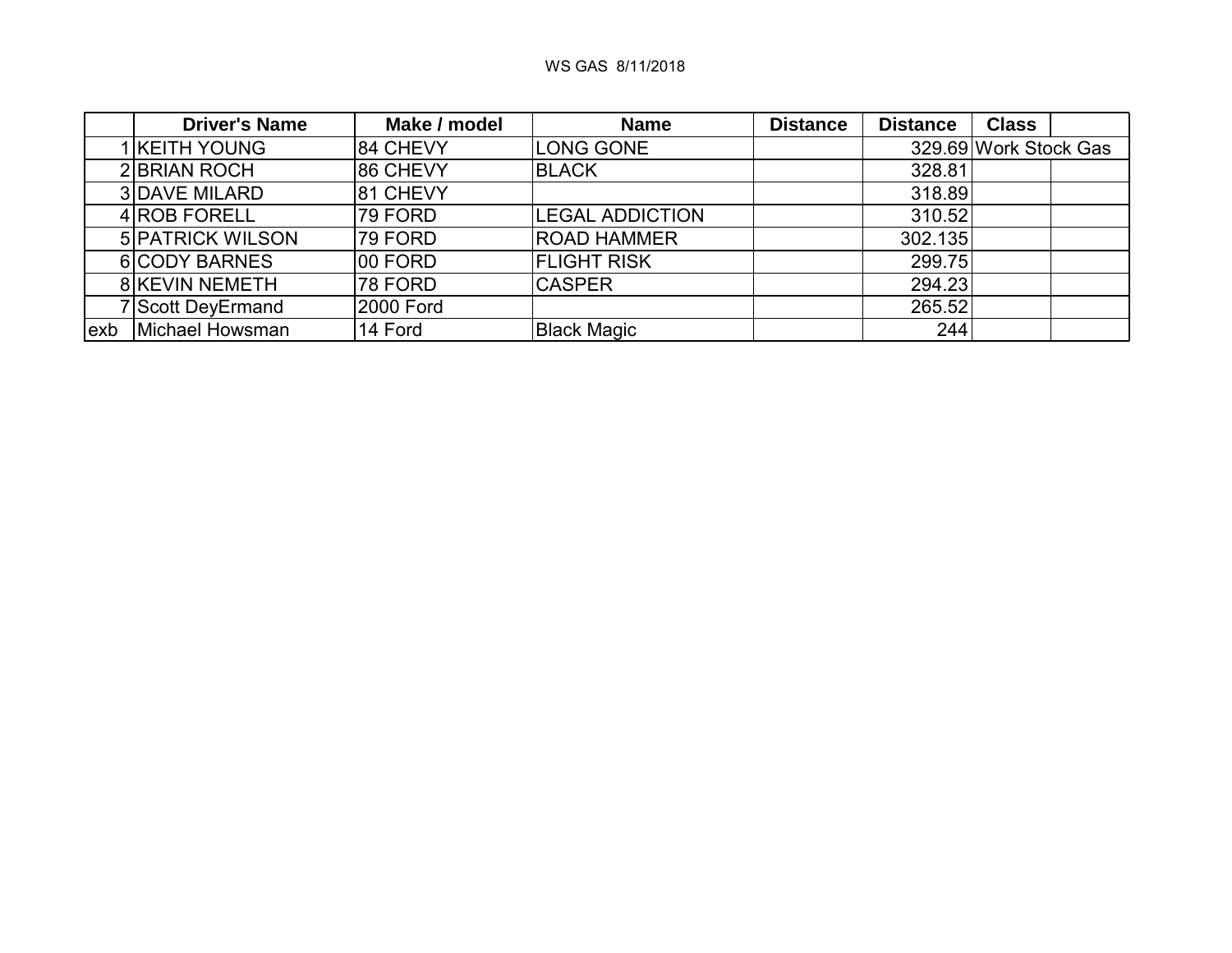| <b>Driver's Name</b> | Make / model | <b>Name</b>        | <b>Distance</b> | <b>Distance</b> | <b>Class</b> |
|----------------------|--------------|--------------------|-----------------|-----------------|--------------|
| 1 Dustin Harrison    | 1997 Dodge   | Iron Hide          |                 |                 | 306.8 RWYB   |
| 2 Jesse Warren       | 05 FORD      | <b>Shark Bait</b>  |                 | 290.74          |              |
| 3 Kelly Giltinan     | 1955 Ford    | <b>Bull Headed</b> |                 | 281.16          |              |
| 4 Doug Martin        | 78 Chevy     | Huffmansauto.com   |                 | 280.35          |              |
| 5 Nathan Vegh        | 16 Ford      | Jumping Jack Flash |                 | 280.08          |              |
| 6 Cliff Carnes       | 01 Dodge     | Carnage            |                 | 268.2           |              |
| 7 Blake Widenmeyer   | 2005 Chevy   | Smokeless          |                 | 245             |              |
| 8 John Humpe IV      | 03 Chevy     | CausinTrouble      |                 | <b>HB/broke</b> |              |
| 9 Dan Constantine    | 98 Dodge     | Lost & Forgotten   |                 | scratch         |              |